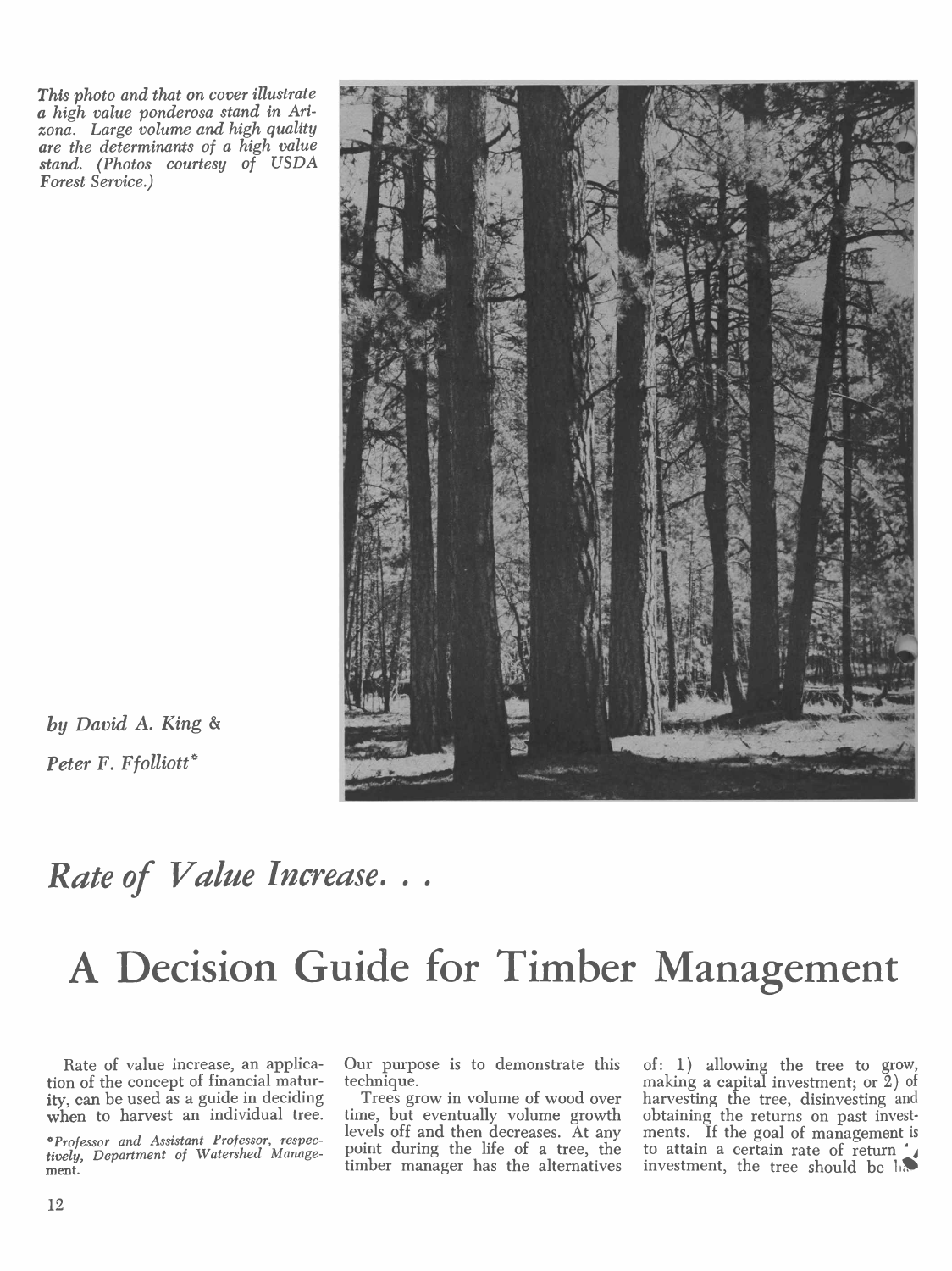vested when it reaches financial mavested when it reaches financial ma- $Figure 1.$ e's rate of value increase is less an the desired rate.

Other factors also enter into timber harvesting decisions. The timber manager must consider joint production relationships between timber and water, forage, aesthetics, and recreation. For the purpose of simplifying the example, we will consider timber in isolation from these other forestbased products.

The factors that determine a tree's rate of value increase are: 1) the present value of the tree; 2) the future value of the tree, and  $3)$  the time period between the present and future points in time. Given estimates of these three factors, the rate of value increase can be calculated from the compound interest formula and a  $\overline{2\ 4\ 6}$ <br>table of values of  $(1+r)^n$ . table of values of  $(1+r)^n$ .

$$
(1+r)^n = \frac{V_n}{V_o}
$$

 $V_n$  = future value of tree

stands average 2,000 cubic feet per acre, and are of medium site quality.

#### Factors Determining Value

Three factors determine the present value of a tree for timber products: 1) present volume; 2) quality; and 3) unit value or price.

The present volume and quality of vears a tree may be estimated directly from inventory techniques based on standard mensurational and sampling proard mensurational and sampling pro-<br>cedures. Here, a multiproduct timber<br>and future stumpage prices are equal inventory system\*\* was employed to derive estimates of volume and quality.

The unit value or price of standing timber we have selected is the most  $22$  inches for illustration, the calcularecent quarterly average of stumpage prices paid for ponderosa pine timber

Relation of diameter, volume and age for individual ponderosa pine trees.



and New Mexico.

Where:  $r =$  rate of value increase The future value of a tree depends<br>  $V_n =$  future value of tree on: 1) volume growth over time, 2)  $V_0$  = present value of tree quality changes over time; and n = time period in years future unit values or prices. The data used in the example are spect to quality change over time, it based on a sample of cutover pon- has been shown that for ponderosa derosa pine stands in Arizona. These pine in the Southwest, individual tree The future value of a tree depends  $\frac{1}{2}$ on: 1) volume growth over time, 2) with a diameter of 22 inches,<br>quality changes over time; and 3)  $\frac{3}{20}$  cu. ft., is read from the curve<br>future unit values or prices. The volume growth over time is estimated from inventory techniques. With respect to quality change over time, it  $\overline{p}$ quality does not change greatly with on the right hand side of the growth.<sup>\*\*\*</sup>

#### An Illustration

In our example, we assume no change in relative prices in the econ-That is, stumpage prices ten years hence will bear the same reyears hence will bear the same re-<br>lationships to other prices in the economy as they do now. Since qualand future stumpage prices are equal in terms of constant dollars. Therefore, rate of value increase is equal to the rate of volume increase.

Using a tree having a diameter of inches for illustration, the calcula- $\frac{5}{6}$ 

sales on National Forests in Arizona tions for determining annual rate of value increase over a ten year period are:

- The present volume of a tree 70 cu. ft., is read from the curve on the left side of the vertical axis in figure 1.
- The average age of a tree with a diameter of 22 inches, 122 years, is read from the curve figure.
- 3. The future volume, 10 years hence, when the tree is <sup>132</sup> on the right hand side of the figure. The future volume is 85 cu. ft.
- We then substitute these figures in the formula to calculate a value for  $(1+r)^{10}$ .

$$
(1+r)^{10} = \frac{V_n}{V_o}
$$

$$
(1+r)^{10} = \frac{85}{70} = 1.21
$$

5. From a compound interest table we find that a value for  $(1+r)^{10}$  $= 1.21$  corresponds to a rate of value increase of approximately 2.0%.

( Please turn to Page 16 )

timber. USDA Forest Service Res. Paper  $M$ -57, 20  $p$ .

<sup>\*\*</sup>Barger, Roland L., and Peter F. Ffolliott. 1967. Occurrence of stem features affecting 970. Evaluating product potential in stand- quality in cutover southwestern ponderosa<br>Limber, USDA Forest Service Res. Paper pine. USDA Forest Service Res. Paper RM-\*\*\* F folliott, Peter F., and Roland L. Barger, 1967. Occurrence of stem features affecting quality in cutover southwestern ponderosa pine. USDA Forest Service Res. Paper RM-  $28$ , 11 p.